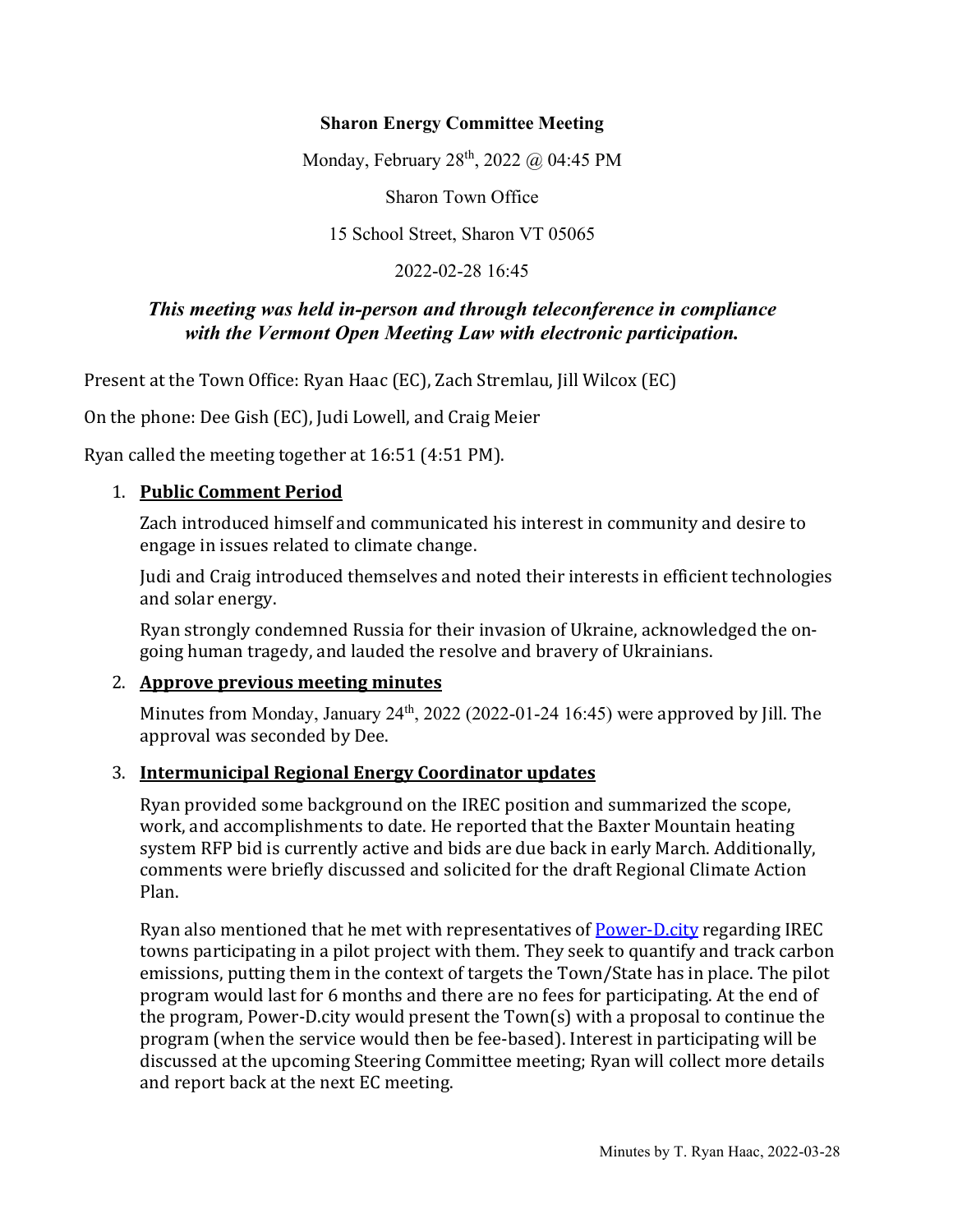# 4. **Upper Valley E-bike Loaning Library (UVELL) Update**

Ryan reported that Sharon will have four e-bikes from April 27<sup>th</sup> to May 10<sup>th</sup> for lending to the community. He is confirming use of the shed at Sharon Elementary with the Principal. We discussed the basic lending schedule that Ryan will prepare in March and the need for volunteers to help distribute the bikes and that a full orientation session will be provided when the bikes are dropped off in Sharon in late April. Due to the evolving organizational structure of the program, it's not clear if we need to contribute monetarily by the program. Ryan had previously offered to contribute from the EC's annual budget but mentioned that the program may potentially be funded from other sources now.

# 5. **2022 Energy Burden Program with Vital Communities**

Ryan described the program and why he felt it was important to continue Sharon's involvement. The first direct mailings to Mobile Homes will be sent the first week of March. Vital Communities recently finished updating the resource lists for 2022 and Ryan will be receiving a printed stack of informative brochures that detail financial support services available (by income). Ryan will send Dee a \*.pdf version to post on the Sharon Facebook page.

## 6. **Window Dressers 2022**

We discussed the program and expressed a desire to bring the program to Sharon and outlined the commitments required from volunteers to facilitate the program. Dee shared her positive experience participating in previous community builds in other towns and supported bringing the program to Sharon. We discussed potential partner towns (e.g., Royalton, Barnard, Pomfret, Bethel, Tunbridge) and build locations (e.g., Sharon Elementary gymnasium or Seven Stars). No decisions were made.

Ryan mentioned that at the IREC Steering Committee meeting later in the week, representatives from other towns will be considering utilizing the IREC for some of the associated tasks or roles. Ryan stated that he would only be comfortable with this option if we hosted the program on our own or if the partner town was in the IREC group.

# 7. **Actions on climate change and Real carbon solutions**

Jill described a project she is taking on with members of the Bradford and Hartland Energy Committees: to create and maintain a reliable online resource that "boils down" complex issues surrounding energy, society, and climate change. She shared that it will potentially be called Critical Mass Climate and is intended for residents (including legislators).

Zach mentioned that he was interested in exploring opportunities for "mutual aid" in Town, that is, the community engaged in helping itself. He presented his initial idea of having a central hub to exchange the goods for consolidating shopping trips. He mentioned Coburn's "community shelf" as an example of a similar system. A cubby system based at the Lighthouse was discussed and so was the involvement of the Town